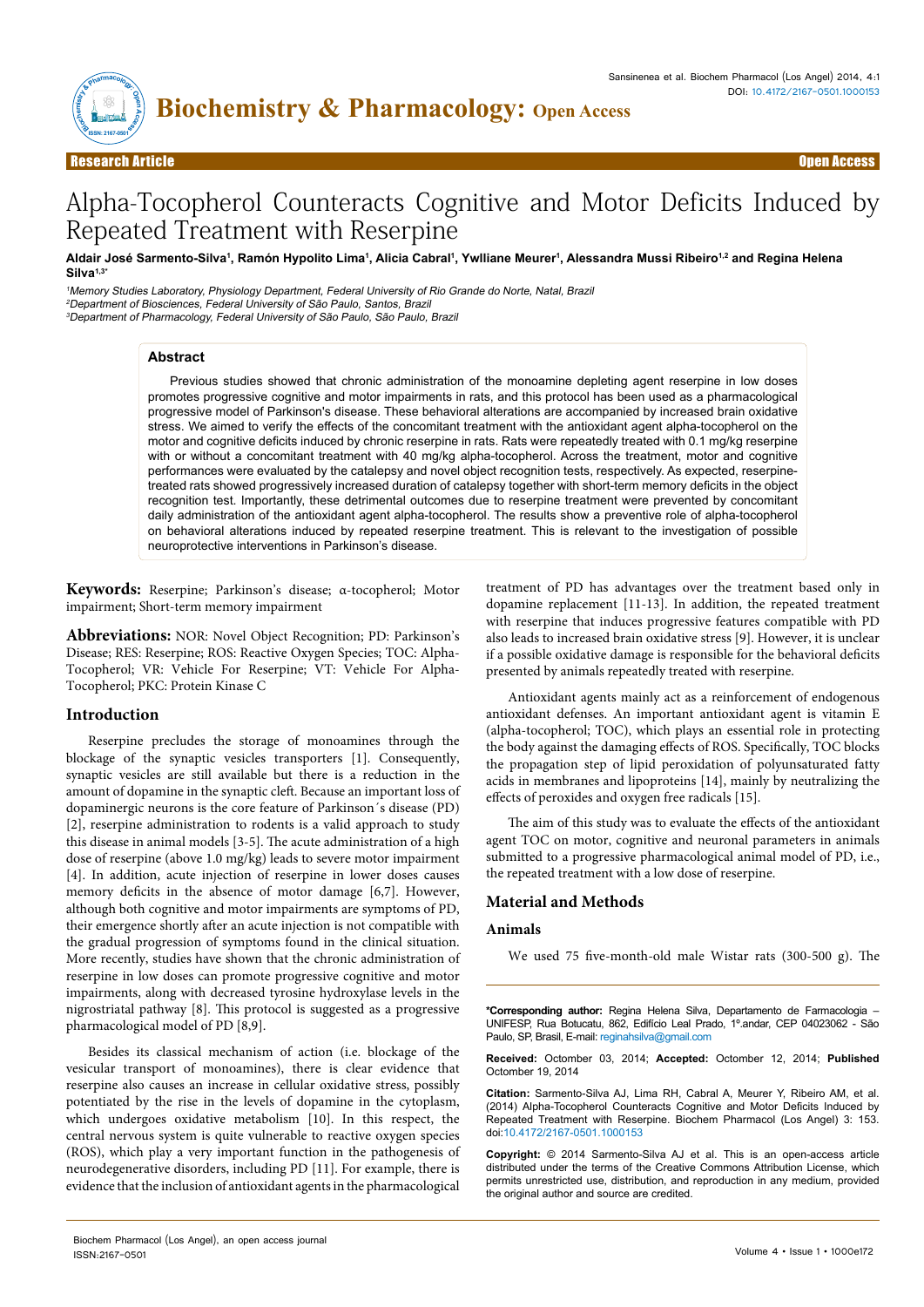Page 2 of 6

animals were obtained from the Physiology Department at the Federal University of Rio Grande do Norte, and were housed in groups of four, in plastic cages, under controlled conditions of ventilation, temperature  $(23 \pm 1\degree C)$ , and light/dark cycle  $(12h/12h)$ , lights on 6:30 a.m.), with free access to water and food. The rats were handled according to the Brazilian law for the use of animals in scientific research (Law Number 11.794) and all the procedures described were approved by the local ethical committee (CEUA/UFRN nº 051/2011).

# **Drugs**

Reserpine (RES; Sigma Chemical Co., St. Louis, MO) was dissolved in acetic acid and further diluted in distilled water at the concentration of 0.1 mg/mL, pH  $\approx$  6.5. We used this vehicle (glacial acetic acid diluted in water) as a control for reserpine treatment (VR). RES and VR were given s.c. on alternate days. The antioxidant alpha-tocopherol (TOC; Sigma Chemical Co., St. Louis, MO) was diluted in distilled water with Tween-80 at the concentration of 40 mg/mL. We used the vehicle used to dilute TOC (VT) as a control for TOC treatment. These solutions were injected i.p. daily. The volume of injection was 1 mL/kg of body weight in all cases. We prepared all solutions every 48 hours and kept them at 4ºC between administrations.

## **Experimental design**

The rats were randomly assigned to the following groups:  $VR + VT$  $(n=18)$ , RES + VT  $(n=19)$ , RES + TOC  $(n=19)$  and VR + TOC  $(n=19)$ . Drug treatment lasted 30 days. Animals received 15 s.c. injections of RES (0.1 mg/kg) or VR every 48 hours, concomitantly to daily i.p. administration of TOC (40 mg/kg) or VT.

Before the beginning of the experiments, all animals were submitted to a daily 5-minute handling session for five consecutive days. Throughout the treatment, all the animals were subjected to catalepsy tests (performed daily) and part of the animals (n=35, 7-11 per group) went through the novel object recognition (NOR) tasks (days 2, 12 and 18 of treatment). The experimental design is shown in Figure 1. Both behavioral tests were performed as described in our previous study [8] and were conducted before the injections of that day. Thus, all behavioral evaluations were performed 48h after the last injection of reserpine in order to avoid acute effects of the drug. NOR sessions were recorded with a digital camera fixed above the arena and the behavior was analyzed through video-tracking software (Anymaze, Stoelting Co, Wood Dale, Illinois, and USA). Before each experimental procedure, the apparatuses were cleaned with a 5% alcohol solution, and the experimental groups were alternated across testing.

## **Statistical analysis**

We analyzed the performances in catalepsy test (total time spent in immobility until the animal removed both forepaws of the bar) by the two-way ANOVA with repeated measures followed by Tukey's multiple comparison post hoc test. In the NOR task we conducted one-way ANOVA followed by Bonferroni's multiple comparison post hoc test in order to compare old versus familiar object exploration. Analyses for the exploration ratio throughout test sessions and among experimental groups were conducted through two-way ANOVA followed by Tukey's Post Hoc test.

# **Results**

# **Catalepsy**

Figure 2 shows that from day 15 onwards there was an increase in catalepsy behavior of the group RES + VT compared to all other groups (RM two-way ANOVA; days of treatment [F  $_{(29,2130)} = 16.72$ , P < 0.0001], treatment [F  $_{(3,2130)} = 211.0, P < 0.0001$ ] and days of treatment  $\times$  treatment interaction effects [F  $_{(87,2130)}$  = 4.876, P < 0.0001]). This increase was not detected for the group RES+TOC.

# **Novel object recognition**

We found that all animals spent more time exploring the new object in the second day of protocol (first test; Figure 3A; one-way ANOVA [F  $_{(7,62)}$  = 11.23; P < 0.0001]). Reserpine treatment impaired short-term memory after the 12<sup>th</sup> day of protocol (second and third tests). Conversely, treatment with α-tocopherol was able to prevent the short-term memory impairment (Figure 3B; one-way ANOVA [F $_{(774)}$  = 6.864; P < 0.0001] and Figure 3C; one-way ANOVA [F  $_{(7,68)}$  = 10.00; P < 0.0001]). We also performed statistical analyses in order to evaluate the effect of drug administration in objects exploration ratio throughout test sessions and among experimental groups. We found that in the third test session animals' receiving RES differs on exploration rate of new (Table 1; two-way ANOVA [F  $_{(6,89)} = 2.843; P < 0.05$ ]) and old objects (Table 1; two-way ANOVA [F  $_{(6,89)} = 2.843$ ; P < 0.05]) when comparing to both VR + VT and RES + TOC. Yet, we found that only RES + VT group presented alterations in object discrimination across tests. More accurately, exploration of old and new objects increased and decreased, respectively, comparing first and second tests (Table 1; two-way ANOVA [F  $_{(3,89)}$  = 2.760; P < 0.05]) and first and third tests (Table 1; two-way ANOVA [F  $_{(3,89)}$  = 2.649; P < 0.05]).

# **Discussion**

In this study, we investigated the effects of concomitant treatment with TOC on catalepsy behavior and NOR task in rats submitted to a

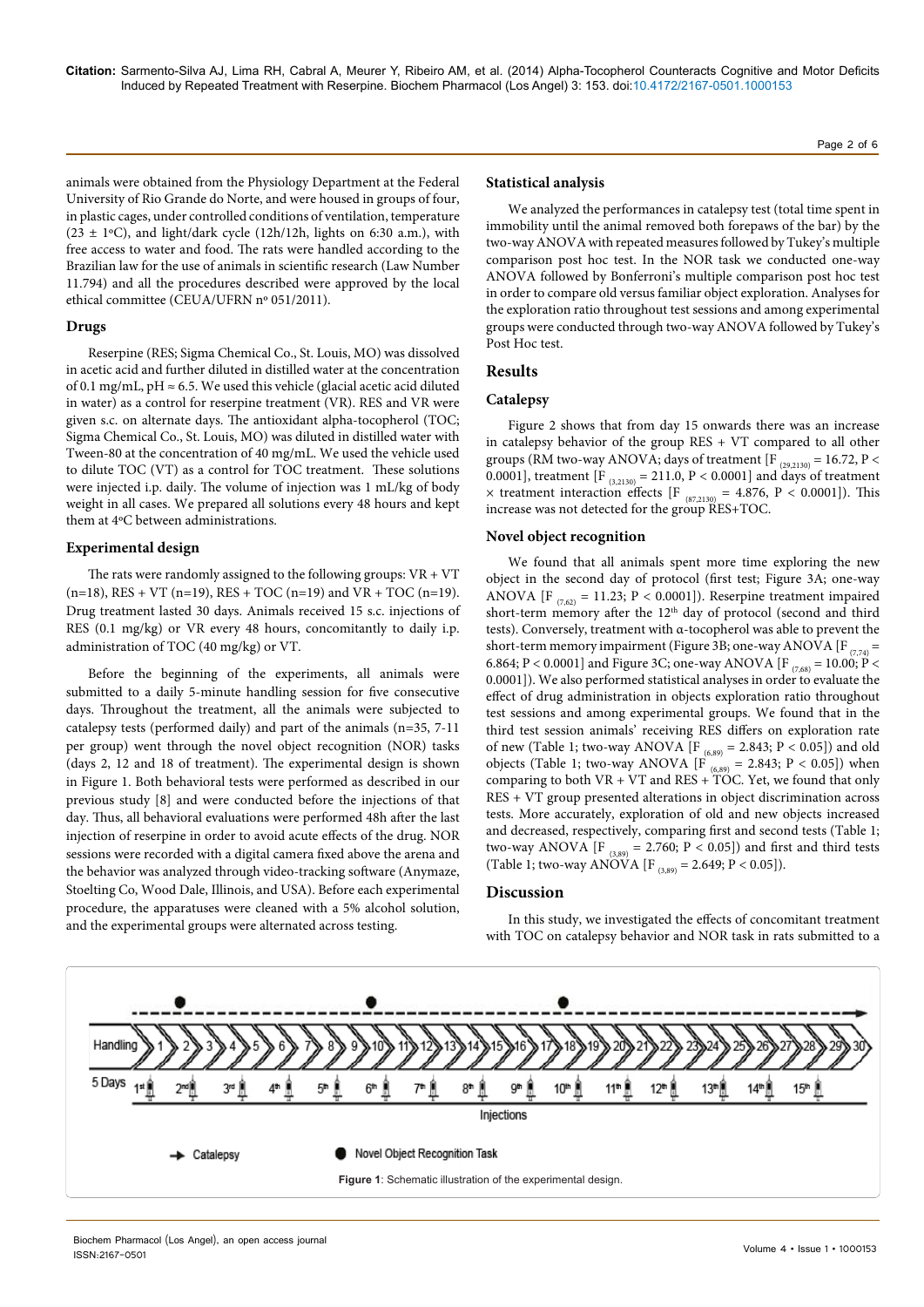



chronic treatment with a low dosage of reserpine. We observed that the motor and cognitive impairments induced by chronic treatment with reserpine were prevented by treatment with TOC. These results can be seen in the evaluation of catalepsy behavior performed 48 h after each reserpine injection (Figure 2) as well as in the analysis of exploration time in the novel object recognition task (Figure 3 and Table 1).

As previously observed in studies by our group [8,9], repeated treatment with a low dose (0.1 mg/kg) of reserpine in rats induced the progressive appearance of motor impairment. This impairment is marked by a gradual increase in the duration of catalepsy behavior. Indeed, as one can see in Figure 2, reserpine-treated (RES + VT) animals start differing from control subjects after 7 reserpine s.c. injections. It is well documented that catalepsy in rodents indicates akinesia and rigidity that are important symptoms of PD [16-18]. Importantly, we did not observe this impairment in the group that was concomitantly treated with TOC. Indeed, the group RES + TOC (Figure 2) presented catalepsy duration similar to control across the treatment.

Besides motor assessment, the protocol used in the present study includes the cognitive evaluation. Cognitive deficits have been reported as symptoms of PD, and can even appear before the motor deficits. In a previous study, we have shown that the protocol of reserpine treatment used here induces short-term memory deficits before the appearance of increased catalepsy behavior and other motor signs [8]. The present study corroborates those findings. We used the NOR task, which involves recognition memory and executive functions, both functions that can be impaired in PD [19,20]. Our results corroborated the previous study showing that animals treated with reserpine failed to discriminate the objects in the test session (in the second and third tests, Figure 3). Further, similarly to that described for motor evaluations, the deficit was prevented by TOC administration. Indeed, animals treated with both reserpine and TOC presented increased novel object exploration in all tests, similarly to control subjects. In addition, comparisons among experimental groups showed that animals treated with RES had worse object discrimination compared to both control and RES + TOC groups in the third test. Finally, when performances across the three tests were analyzed, only the group treated with reserpine alone presented discrimination deficits in the second and third tests compared to the first test (Table 1). These additional analyses reinforce the prevention of the reserpine-induced object recognition impairment by co-treatment with TOC.

As mentioned, reserpine is a non-selective inhibitor of the vesicular monoamine transporter [1]. Thus, one could raise the possibility that the behavioral alterations induced by reserpine treatment are related exclusively to the dopamine depletion caused by this blockage. In other words, the alterations could be a consequence of an additive effect on dopaminergic function. However, there is evidence that favors the hypothesis that the progressive effect of the repeated treatment with reserpine is due to oxidative damage. First, a previous study has shown that the classical acute treatment (with a dose 10 times higher than the one we used) did not cause a reduction in tyrosine hydroxylase staining (an indicative of dopaminergic neuronal function), although causing an important motor impairment [21]. Conversely, the protocol used here (repeated treatment with a low dose) reduced tyrosine hydroxylase staining in the substantia nigra and striatum, and part of the alterations induced by the treatment were not recovered after 30 days of treatment withdrawal [8]. Second, it has been shown that reserpine treatment increases brain oxidative stress and this alteration is accompanied by behavioral deficits [10,22,23]. In addition, in a previous study [9] the repeated treatment with a low dose of reserpine induced an increase in striatal level of lipid peroxidation, which occurred concomitantly to the motor impairment. These results lead us to question if cotreatment with TOC would prevent the progressive motor and cognitive alterations induced by the repeated treatment with a low dose of reserpine. As discussed above, treatment with TOC was able to prevent these deficits. This preventive effect might be explained by a neuroprotection mechanism, probably by a reduction the in neurotoxic dopamine oxidation bioproducts [24].

Despite the well-known antioxidant properties of vitamin E, it is important to mention that tocopherol and other antioxidant agents can have pro-oxidant effects as well. Indeed, the ability of these compounds to accept and donate electrons enables them to cause oxidative damage under certain conditions [25]. However, this prooxidant action is mainly found in vitro, and under high concentrations [26,27]. Some in vivo studies have also shown pro-oxidant effects of classical antioxidants, but they are variable depending on substance, concentration, age of the subject and target molecules [25,28-30]. Further, it seems that their preferential action is antioxidant when an oxidant insult from another source is present [31]. In the case of the present results, there was no evidence of a pro-oxidant action regarding possible behavioral alterations.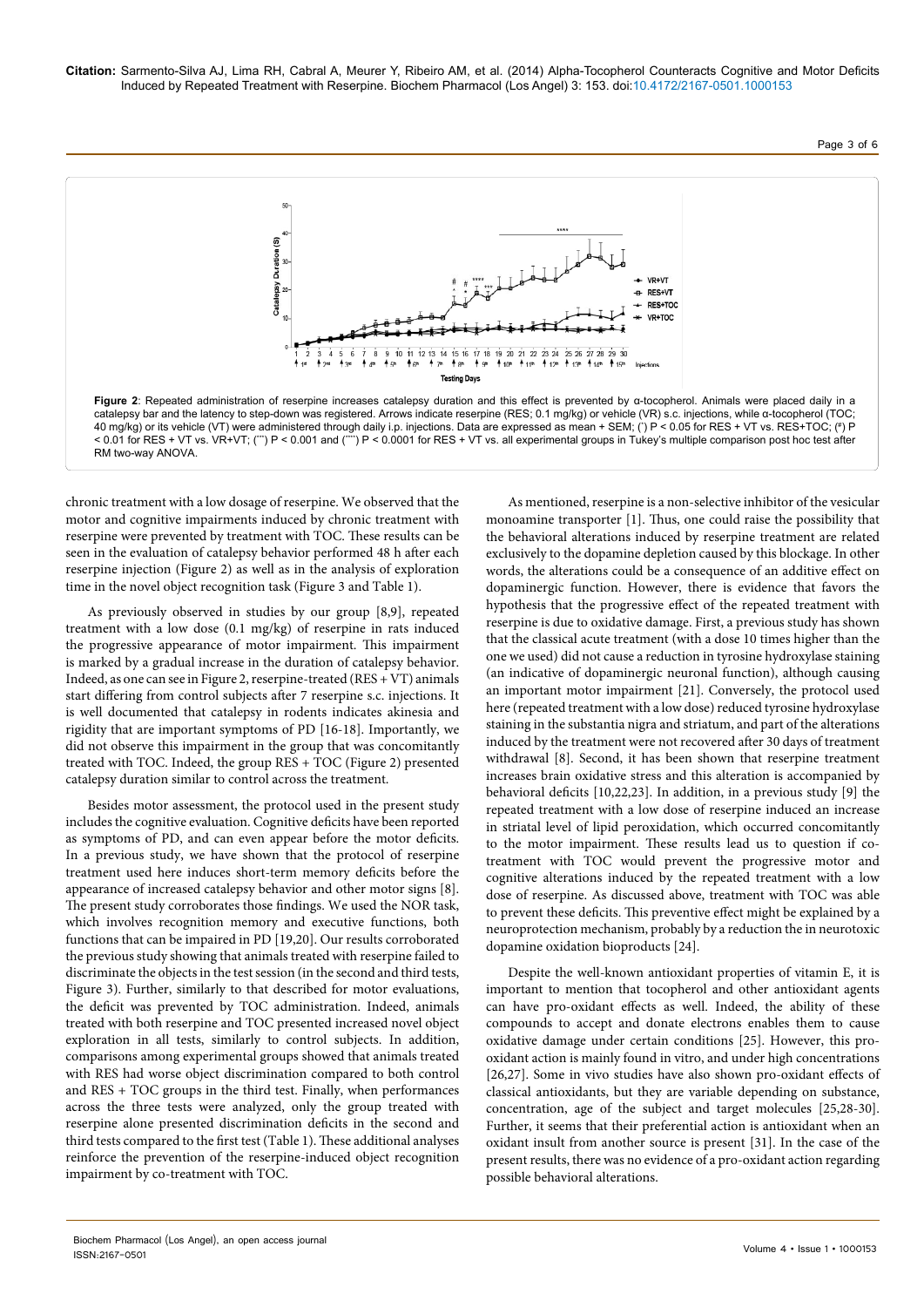

|                                |            | Groups           |                                                                                                       |             |            |
|--------------------------------|------------|------------------|-------------------------------------------------------------------------------------------------------|-------------|------------|
| <b>Tests</b>                   | Objects    | $VR + VT$        | $RES + VT$                                                                                            | $RES + TOC$ | <b>TOC</b> |
| <b>First Test</b>              | Old        | $36.94 \pm 6.61$ | $26.06 \pm 5.01$ 34.11 $\pm$ 5.84 40.6 $\pm$ 4.91                                                     |             |            |
| Post 1 <sup>st</sup> injection | <b>New</b> | $63.06 \pm 6.61$ | 73.94 ± 5.01 65.89 ± 5.84 59.4 ± 4.91                                                                 |             |            |
| Second Test                    | Old        |                  | $34.69 \pm 5.92$ 43.97 $\pm 5.31$ 26.85 $\pm 5.87$ 39.17 $\pm 6.32$                                   |             |            |
| Post 6 <sup>th</sup> injection | <b>New</b> |                  | $65.31 \pm 5.92$ 56.03 $\pm 5.31$ 73.15 $\pm 5.87$ 60.83 $\pm 6.32$                                   |             |            |
| <b>Third Test</b>              | Old        |                  | $27.71 \pm 4.97$ 59.99 $\pm 6.95$ <sup><math>\epsilon</math></sup> #31.99 $\pm 6.43$ 37.07 $\pm 3.25$ |             |            |
| Post 9 <sup>th</sup> injection | <b>New</b> |                  | $72.28 \pm 4.97$ 40.01 $\pm$ 6.95 <sup><math>\epsilon</math>#</sup> 68.01 $\pm$ 6.43 62.93 $\pm$ 3.25 |             |            |

**Table 1:** Exploration rate in the NOR task throughout the test sessions. Data are expressed as mean  $\pm$  SEM. (\*) P < 0.05 and ( $\epsilon$ ) P < 0.01 when comparing RES + VT vs. RES + TOC and VR + VT vs. RES + VT respectively.  $(*)$  P < 0.05 and  $(*)$  P < 0.001 when comparing the first vs. second test and first vs. third test respectively. All statistical analyses were conducted through two-way ANOVA followed by Tukey's Post Hoc test.

Nevertheless, an antioxidant role of vitamin E in ameliorating neurodegeneration in PD has been consistently proposed by in vitro and animal studies [32-37]. On the other hand, despite strong evidence favoring an antioxidant effect, the exact mechanism of action of vitamin E in Parkinson´s disease is still under investigation [32]. There is evidence that vitamin E, particularly alpha-tocopherol, can act through other mechanisms not related to modulation of oxidative stress. For example, studies showed that alpha-tocopherol regulates the expression of several genes [38,39] and inhibits protein kinase C (PKC) activity [40,41]. The later could be related to the neuroprotective action of this compound, because PKC activation has been implicated in cell death signaling pathways related to PD [42]. This relationship was found in studies with animal models of PD induced by the

toxins 1-methyl-4-phenylpyridinium [43] and paraquat [44]. If PKC activation is also relevant for reserpine-induced Parkinsonism it is still unknown.

Regardless of the specific mechanism related to the prevention of behavioral alterations found in the present study, there is evidence that increased oxidative stress underlies the physiopathology of neurodegenerative diseases such as PD [45-48]. Further, clinical data suggest that neuroprotective treatments based on increasing antioxidant defenses are able to delay the progression of the pathology [49-56]. Thus, a neuroprotective intervention could be a relevant line of investigation in animal models of this disease. However, the usual acute pharmacological models include severe motor impairment upon a single injection of reserpine or specific neurotoxins [4,57- 60]. This approach is not suitable for the investigation for testing neuroprotective interventions because they usually present a preventive and/or a neurodegeneration delaying profile. Further, most of the previous studies investigating the effects of vitamin E treatments on PD models did not investigate progressive behavioral deficits related to the clinical symptoms of the disease [33,35-37]. In this sense, the need for animal models of PD more compatible with clinical outcomes when investigating neuroprotective therapies has been pointed out. Thus, the present findings reinforce the idea that the protocol of progressive Parkinsonism induction with reserpine is suitable for investigating possible neuroprotective interventions in animal models of PD.

In conclusion, concomitant treatment with alpha-tocopherol prevents behavioral alterations induced by repeated reserpine. Although the antioxidant action of vitamin E is probably related, the exact mechanism underlying this preventive effect remains to be

Volume 4 • Issue 1 • 1000153 Biochem Pharmacol (Los Angel), an open access journal

ISSN:2167-0501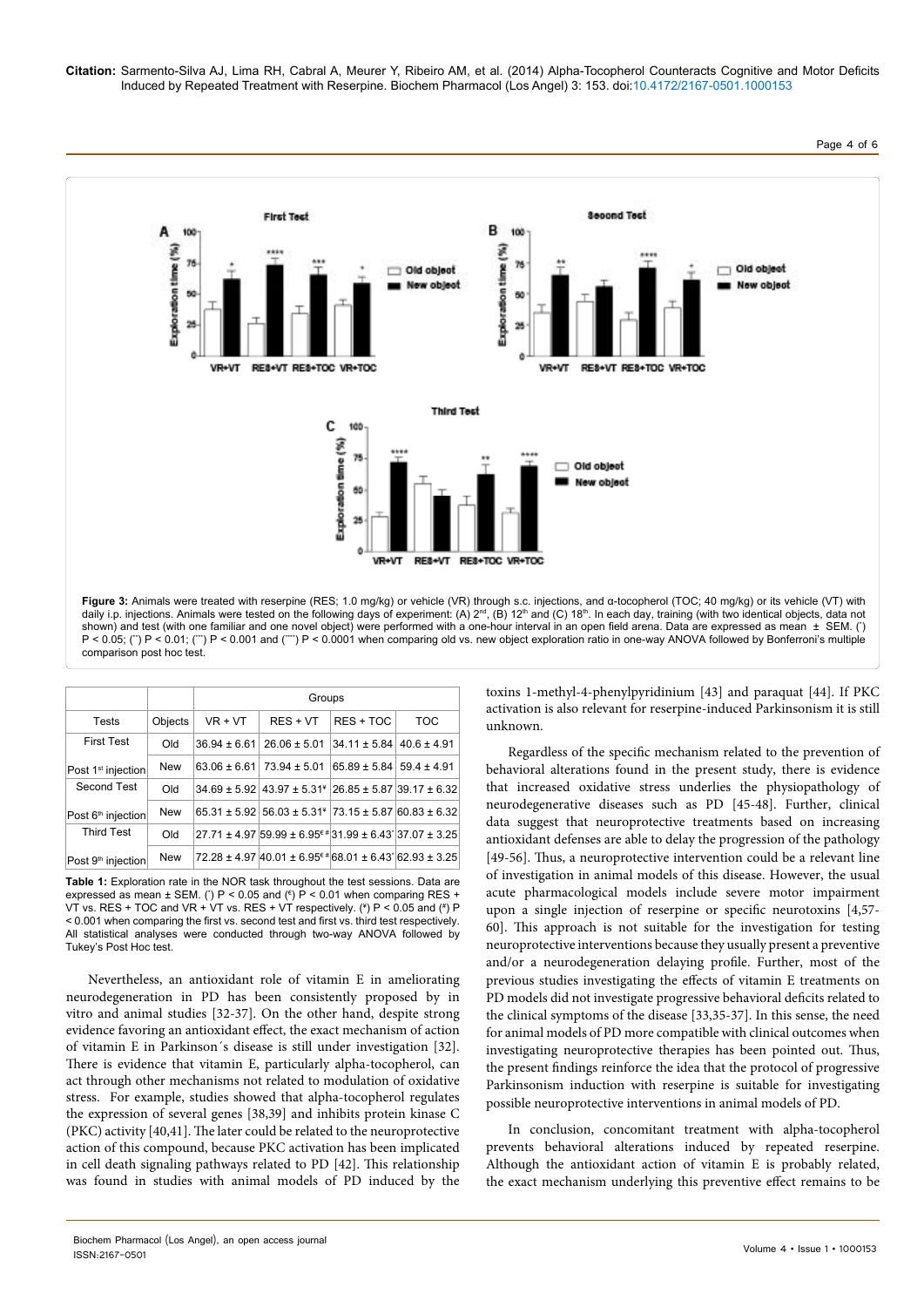investigated. Finally, the progressive behavioral motor and cognitive alterations induced by repeated reserpine treatment seems an adequate protocol to investigate possible neuroprotective interventions for PD.

#### **Acknowledgments**

The authors would like to thank Antonio Carlos Queiroz de Aquino for capable technical assistance. This study was supported by grants from Conselho Nacional de Desenvolvimento Científico e Tecnológico (CNPq, Brazil), Fundação de Amparo a Pesquisa do Estado do Rio Grande do Norte (FAPERN, Brazil), and Coordenação de Aperfeiçoamento de Pessoal de Nível Superior (CAPES, Brazil).

#### **References**

- 1. [Henry JP, Sagné C, Botton D, Isambert MF, Gasnier B \(1998\) Molecular](http://www.ncbi.nlm.nih.gov/pubmed/9327887) [pharmacology of the vesicular monoamine transporter. Adv Pharmacol 42:](http://www.ncbi.nlm.nih.gov/pubmed/9327887) [236-239.](http://www.ncbi.nlm.nih.gov/pubmed/9327887)
- 2. [Dauer W, Przedborski S \(2003\) Parkinson's disease: mechanisms and models.](http://www.ncbi.nlm.nih.gov/pubmed/12971891) [Neuron 39: 889-909.](http://www.ncbi.nlm.nih.gov/pubmed/12971891)
- 3. [Alves CS, Andreatini R, da Cunha C, Tufik S, Vital MA \(2000\) Phosphatidylserine](http://www.ncbi.nlm.nih.gov/pubmed/10980275) [reverses reserpine-induced amnesia. Eur J Pharmacol 404: 161-167.](http://www.ncbi.nlm.nih.gov/pubmed/10980275)
- 4. [Colpaert FC \(1987\) Pharmacological characteristics of tremor, rigidity and](http://www.ncbi.nlm.nih.gov/pubmed/3670563) [hypokinesia induced by reserpine in rat. Neuropharmacology 26: 1431-1440.](http://www.ncbi.nlm.nih.gov/pubmed/3670563)
- 5. [Skalisz LL, Beijamini V, Joca SL, Vital MA, Da Cunha C, et al. \(2002\)](http://www.ncbi.nlm.nih.gov/pubmed/12369260) [Evaluation of the face validity of reserpine administration as an animal model](http://www.ncbi.nlm.nih.gov/pubmed/12369260) [of depression--Parkinson's disease association. Prog Neuropsychopharmacol](http://www.ncbi.nlm.nih.gov/pubmed/12369260) [Biol Psychiatry 26: 879-883.](http://www.ncbi.nlm.nih.gov/pubmed/12369260)
- 6. [Carvalho RC, Patti CC, Takatsu-Coleman AL, Kameda SR, Souza CF, et al.](http://www.ncbi.nlm.nih.gov/pubmed/17030027) [\(2006\) Effects of reserpine on the plus-maze discriminative avoidance task:](http://www.ncbi.nlm.nih.gov/pubmed/17030027) [dissociation between memory and motor impairments. Brain Res 1122: 179-](http://www.ncbi.nlm.nih.gov/pubmed/17030027) [183.](http://www.ncbi.nlm.nih.gov/pubmed/17030027)
- 7. [Fernandes VS, Ribeiro AM, Melo TG, Godinho M, Barbosa FF, et al. \(2008\)](http://www.ncbi.nlm.nih.gov/pubmed/18579275) [Memory impairment induced by low doses of reserpine in rats: possible](http://www.ncbi.nlm.nih.gov/pubmed/18579275) [relationship with emotional processing deficits in Parkinson disease. Prog](http://www.ncbi.nlm.nih.gov/pubmed/18579275) [Neuropsychopharmacol Biol Psychiatry 32: 1479-1483.](http://www.ncbi.nlm.nih.gov/pubmed/18579275)
- 8. [Santos JR, Cunha JA, Dierschnabel AL, Campêlo CL, Leão AH, et al. \(2013\)](http://www.ncbi.nlm.nih.gov/pubmed/23831411) [Cognitive, motor and tyrosine hydroxylase temporal impairment in a model of](http://www.ncbi.nlm.nih.gov/pubmed/23831411) [parkinsonism induced by reserpine. Behav Brain Res 253: 68-77.](http://www.ncbi.nlm.nih.gov/pubmed/23831411)
- 9. [Fernandes VS, Santos JR, Leão AH, Medeiros AM, Melo TG, et al. \(2012\)](http://www.ncbi.nlm.nih.gov/pubmed/22446059) [Repeated treatment with a low dose of reserpine as a progressive model of](http://www.ncbi.nlm.nih.gov/pubmed/22446059) [Parkinson's disease. Behav Brain Res 231: 154-163.](http://www.ncbi.nlm.nih.gov/pubmed/22446059)
- 10. [Abílio VC, Araujo CC, Bergamo M, Calvente PR, D'Almeida V, et al. \(2003\)](http://www.ncbi.nlm.nih.gov/pubmed/12551732) [Vitamin E attenuates reserpine-induced oral dyskinesia and striatal oxidized](http://www.ncbi.nlm.nih.gov/pubmed/12551732) [glutathione/reduced glutathione ratio \(GSSG/GSH\) enhancement in rats. Prog](http://www.ncbi.nlm.nih.gov/pubmed/12551732) [Neuro-Psychopharmacol Biological Psychiatry 27:109–114.](http://www.ncbi.nlm.nih.gov/pubmed/12551732)
- 11. [Ebadi M, Srinivasan SK, Baxi MD \(1996\) Oxidative stress and antioxidant](http://www.ncbi.nlm.nih.gov/pubmed/8830346) [therapy in Parkinson's disease. Prog Neurobiol 48: 1-19.](http://www.ncbi.nlm.nih.gov/pubmed/8830346)
- 12. [Bavarsad Shahripour R, Harrigan MR, Alexandrov AV \(2014\) N-acetylcysteine](http://www.ncbi.nlm.nih.gov/pubmed/24683506) [\(NAC\) in neurological disorders: mechanisms of action and therapeutic](http://www.ncbi.nlm.nih.gov/pubmed/24683506) [opportunities. Brain Behav 4: 108-122.](http://www.ncbi.nlm.nih.gov/pubmed/24683506)
- 13. [Pérez-H J, Carrillo-S C, García E, Ruiz-Mar G, Pérez-Tamayo R, et al. \(2014\)](http://www.ncbi.nlm.nih.gov/pubmed/24607817) [Neuroprotective effect of silymarin in a MPTP mouse model of Parkinson's](http://www.ncbi.nlm.nih.gov/pubmed/24607817) [disease. Toxicology 319: 38-43.](http://www.ncbi.nlm.nih.gov/pubmed/24607817)
- 14. Halliwell B, Gutteridge JM (2007) Free Radicals in Biology and Medicine. Oxford University Press.
- 15. [Jiang Q \(2014\) Natural forms of vitamin E: metabolism, antioxidant, and anti](http://www.ncbi.nlm.nih.gov/pubmed/24704972)[inflammatory activities and their role in disease prevention and therapy. Free](http://www.ncbi.nlm.nih.gov/pubmed/24704972) [Radic Biol Med 72: 76-90.](http://www.ncbi.nlm.nih.gov/pubmed/24704972)
- 16. [Sanberg PR, Bunsey MD, Giordano M, Norman AB \(1988\) The catalepsy test:](http://www.ncbi.nlm.nih.gov/pubmed/2904271) [its ups and downs. Behav Neurosci 102: 748-759.](http://www.ncbi.nlm.nih.gov/pubmed/2904271)
- 17. [de Lau LM, Breteler MM \(2006\) Epidemiology of Parkinson's disease. Lancet](http://www.ncbi.nlm.nih.gov/pubmed/16713924) [Neurol 5: 525-535.](http://www.ncbi.nlm.nih.gov/pubmed/16713924)
- 18. [Duty S, Jenner P \(2011\) Animal models of Parkinson's disease: a source of](http://www.ncbi.nlm.nih.gov/pubmed/21486284) [novel treatments and clues to the cause of the disease. Br J Pharmacol 164:](http://www.ncbi.nlm.nih.gov/pubmed/21486284) [1357-1391.](http://www.ncbi.nlm.nih.gov/pubmed/21486284)

19. [Higginson CI, Wheelock VL, Carroll KE, Sigvardt KA \(2005\) Recognition memory](http://www.ncbi.nlm.nih.gov/pubmed/15962695)  [in Parkinson's disease with and without dementia: evidence inconsistent with](http://www.ncbi.nlm.nih.gov/pubmed/15962695)  [the retrieval deficit hypothesis. J Clin Exp Neuropsychol 27: 516-528.](http://www.ncbi.nlm.nih.gov/pubmed/15962695)

Page 5 of 6

- 20. [Lewis SJ, Dove A, Robbins TW, Barker RA, Owen AM \(2003\) Cognitive](http://www.ncbi.nlm.nih.gov/pubmed/12867520)  [impairments in early Parkinson's disease are accompanied by reductions in](http://www.ncbi.nlm.nih.gov/pubmed/12867520)  [activity in frontostriatal neural circuitry. J Neurosci 23: 6351-6356.](http://www.ncbi.nlm.nih.gov/pubmed/12867520)
- 21. [Caudle WM, Colebrooke RE, Emson PC, Miller GW \(2008\) Altered vesicular](http://www.ncbi.nlm.nih.gov/pubmed/18471904)  [dopamine storage in Parkinson's disease: a premature demise. Trends](http://www.ncbi.nlm.nih.gov/pubmed/18471904)  [Neurosci 31: 303-308.](http://www.ncbi.nlm.nih.gov/pubmed/18471904)
- 22. [Bergström T, Ersson C, Bergman J, Möller L \(2012\) Vitamins at physiological](http://www.ncbi.nlm.nih.gov/pubmed/22466670)  [levels cause oxidation to the DNA nucleoside deoxyguanosine and to DNA-](http://www.ncbi.nlm.nih.gov/pubmed/22466670) [alone or in synergism with metals. Mutagenesis 27: 511-517.](http://www.ncbi.nlm.nih.gov/pubmed/22466670)
- 23. [Osiecki M, Ghanavi P, Atkinson K, Nielsen LK, Doran MR \(2010\) The ascorbic](http://www.ncbi.nlm.nih.gov/pubmed/20732307)  [acid paradox. Biochem Biophys Res Commun 400: 466-470.](http://www.ncbi.nlm.nih.gov/pubmed/20732307)
- 24. [Palozza P, Calviello G, Serini S, Maggiano N, Lanza P, et al. \(2001\) Beta](http://www.ncbi.nlm.nih.gov/pubmed/11316580)[carotene at high concentrations induces apoptosis by enhancing oxy-radical](http://www.ncbi.nlm.nih.gov/pubmed/11316580)  [production in human adenocarcinoma cells. Free Radic Biol Med 30: 1000-](http://www.ncbi.nlm.nih.gov/pubmed/11316580) [1007.](http://www.ncbi.nlm.nih.gov/pubmed/11316580)
- 25. [de Oliveira BF, Veloso CA, Nogueira-Machado JA, Martins Chaves M \(2012\)](http://www.ncbi.nlm.nih.gov/pubmed/22894740)  [High doses of in vitro beta-carotene, alpha-tocopherol and ascorbic acid induce](http://www.ncbi.nlm.nih.gov/pubmed/22894740)  [oxidative stress and secretion of IL-6 in peripheral blood mononuclear cells](http://www.ncbi.nlm.nih.gov/pubmed/22894740)  [from healthy donors. Curr Aging Sci 5: 148-156.](http://www.ncbi.nlm.nih.gov/pubmed/22894740)
- 26. [Winterbone MS, Sampson MJ, Saha S, Hughes JC, Hughes DA \(2007\) Pro](http://www.ncbi.nlm.nih.gov/pubmed/17316429)[oxidant effect of alpha-tocopherol in patients with type 2 diabetes after an oral](http://www.ncbi.nlm.nih.gov/pubmed/17316429)  [glucose tolerance test--a randomised controlled trial. Cardiovasc Diabetol 22:](http://www.ncbi.nlm.nih.gov/pubmed/17316429)  [6-8.](http://www.ncbi.nlm.nih.gov/pubmed/17316429)
- 27. [Nadeem N, Woodside JV, Kelly S, Allister R, Young IS, et al. \(2012\) The two](http://www.ncbi.nlm.nih.gov/pubmed/21715151)  faces of α- and Î<sup>3</sup>-tocopherols: an in vitro and ex vivo investigation into VLDL, [LDL and HDL oxidation. J Nutr Biochem 23: 845-851.](http://www.ncbi.nlm.nih.gov/pubmed/21715151)
- 28. [Reich EE, Montine KS, Gross MD, Roberts LJ 2nd, Swift LL, et al. \(2001\)](http://www.ncbi.nlm.nih.gov/pubmed/11487622)  [Interactions between apolipoprotein E gene and dietary alpha-tocopherol](http://www.ncbi.nlm.nih.gov/pubmed/11487622)  [influence cerebral oxidative damage in aged mice. J Neurosci 21: 5993-5999.](http://www.ncbi.nlm.nih.gov/pubmed/11487622)
- 29. [Vatassery GT \(1992\) Vitamin E. Neurochemistry and implications for](http://www.ncbi.nlm.nih.gov/pubmed/1444062)  [neurodegeneration in Parkinson's disease. Ann N Y Acad Sci 669: 97-109.](http://www.ncbi.nlm.nih.gov/pubmed/1444062)
- 30. [Casani S, Gómez-Pastor R, Matallana E, Paricio N \(2013\) Antioxidant](http://www.ncbi.nlm.nih.gov/pubmed/23548634)  [compound supplementation prevents oxidative damage in a Drosophila model](http://www.ncbi.nlm.nih.gov/pubmed/23548634)  [of Parkinson's disease. Free Radic Biol Med 61: 151-160.](http://www.ncbi.nlm.nih.gov/pubmed/23548634)
- 31. [Fariss MW, Zhang JG \(2003\) Vitamin E therapy in Parkinson's disease.](http://www.ncbi.nlm.nih.gov/pubmed/12821288)  [Toxicology 189: 129-146.](http://www.ncbi.nlm.nih.gov/pubmed/12821288)
- 32. [Miklya I, Knoll B, Knoll J \(2003\) A pharmacological analysis elucidating why,](http://www.ncbi.nlm.nih.gov/pubmed/12672509)  [in contrast to \(-\)-deprenyl \(selegiline\), alpha-tocopherol was ineffective in the](http://www.ncbi.nlm.nih.gov/pubmed/12672509)  [DATATOP study. Life Sci 72: 2641-2648.](http://www.ncbi.nlm.nih.gov/pubmed/12672509)
- 33. [Butterfield DA, Castegna A, Drake J, Scapagnini G, Calabrese V \(2002\)](http://www.ncbi.nlm.nih.gov/pubmed/12168685)  [Vitamin E and neurodegenerative disorders associated with oxidative stress.](http://www.ncbi.nlm.nih.gov/pubmed/12168685)  [Nutr Neurosci 5: 229-239.](http://www.ncbi.nlm.nih.gov/pubmed/12168685)
- 34. [Roghani M, Behzadi G \(2001\) Neuroprotective effect of vitamin E on the early](http://www.ncbi.nlm.nih.gov/pubmed/11172767)  [model of Parkinson's disease in rat: behavioral and histochemical evidence.](http://www.ncbi.nlm.nih.gov/pubmed/11172767)  [Brain Res 892: 211-217.](http://www.ncbi.nlm.nih.gov/pubmed/11172767)
- 35. [Azzi A \(2007\) Molecular mechanism of alpha-tocopherol action. Free Radic](http://www.ncbi.nlm.nih.gov/pubmed/17561089)  [Biol Med 43: 16-21.](http://www.ncbi.nlm.nih.gov/pubmed/17561089)
- 36. [Azzi A, Gysin R, Kempná P, Munteanu A, Negis Y, et al. \(2004\) Vitamin E](http://www.ncbi.nlm.nih.gov/pubmed/15753136)  [mediates cell signaling and regulation of gene expression. Ann N Y Acad Sci](http://www.ncbi.nlm.nih.gov/pubmed/15753136)  [1031: 86-95.](http://www.ncbi.nlm.nih.gov/pubmed/15753136)
- 37. [Ferri P, Cecchini T, Ambrogini P, Betti M, Cuppini R, et al. \(2006\) alpha-](http://www.ncbi.nlm.nih.gov/pubmed/16673395)[Tocopherol affects neuronal plasticity in adult rat dentate gyrus: the possible](http://www.ncbi.nlm.nih.gov/pubmed/16673395)  [role of PKCdelta. J Neurobiol 66: 793-810.](http://www.ncbi.nlm.nih.gov/pubmed/16673395)
- 38. [Azzi A, Ricciarelli R, Zingg JM \(2002\) Non-antioxidant molecular functions of](http://www.ncbi.nlm.nih.gov/pubmed/12023009)  [alpha-tocopherol \(vitamin E\). FEBS Lett 519: 8-10.](http://www.ncbi.nlm.nih.gov/pubmed/12023009)
- 39. [Kanthasamy A, Jin H, Mehrotra S, Mishra R, Kanthasamy A, et al. \(2010\)](http://www.ncbi.nlm.nih.gov/pubmed/20005250)  [Novel cell death signaling pathways in neurotoxicity models of dopaminergic](http://www.ncbi.nlm.nih.gov/pubmed/20005250)  [degeneration: relevance to oxidative stress and neuroinflammation in](http://www.ncbi.nlm.nih.gov/pubmed/20005250)  [Parkinson's disease. Neurotoxicology 31: 555-561.](http://www.ncbi.nlm.nih.gov/pubmed/20005250)
- 40. [Chalimoniuk M, Stolecka A, Zieminska E, Stepien A, Langfort J, Strosznajder](http://www.ncbi.nlm.nih.gov/pubmed/19457107)  [JB \(2009\) Involvement of multiple protein kinases in cPLA2 phosphorylation,](http://www.ncbi.nlm.nih.gov/pubmed/19457107)